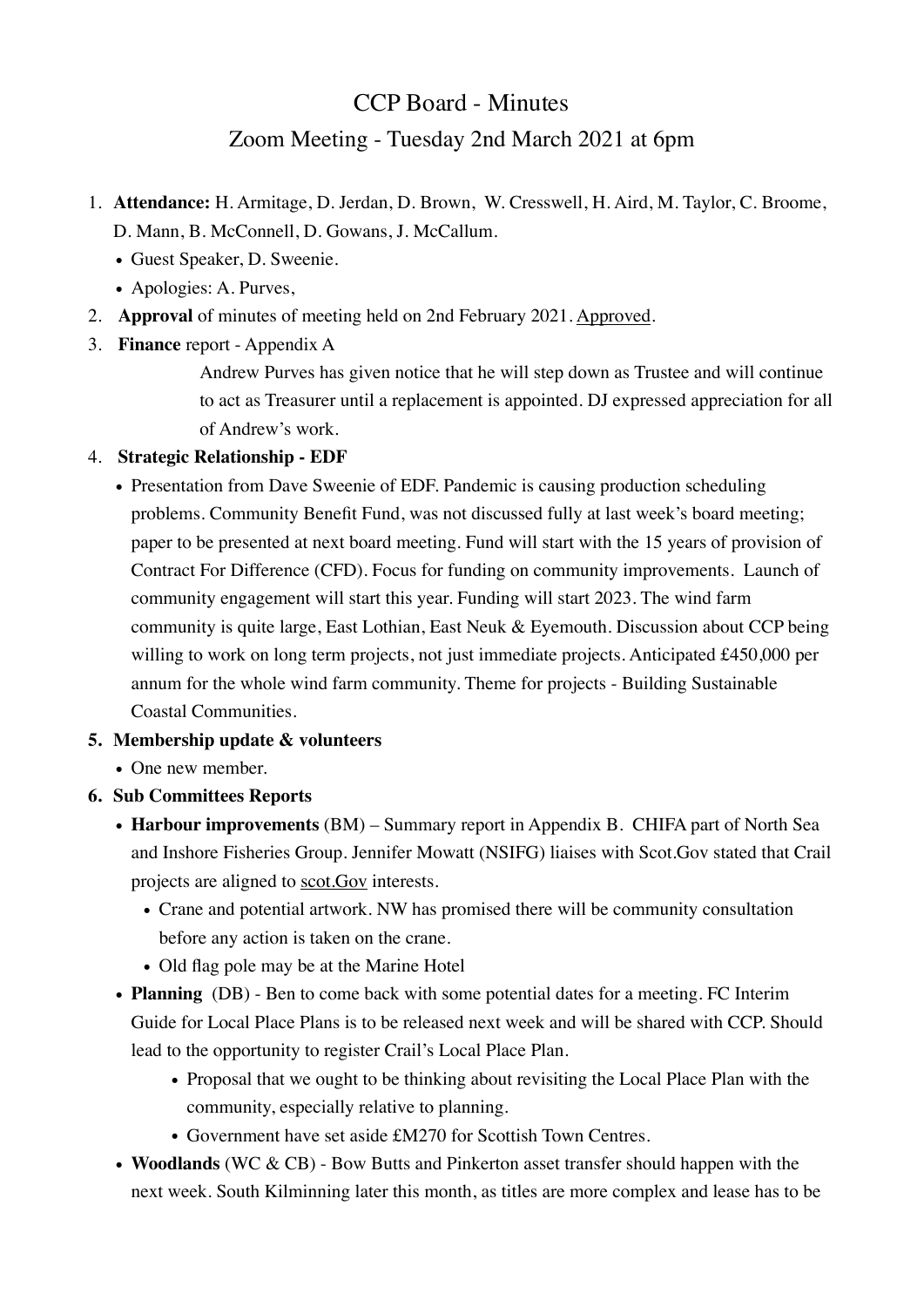resolved. General comment that the lockdown is making community consultation difficult so we should wait until it is possible to engage with the community before implementing plans for South Kilminning. .

- Bow Butts Mid-April ground preparation needed for wildflower seeding. Talking to CGS about this.
- South Kilminning CCP has written support to Cornceres with security gate move approval. New gate has been offered to protect east end of site.
- Pinkerton Volunteer who works for Frog Life, has proposed 3 small ponds. Probably autumn before this work is done. Less land than thought being transferred which puts the proposed path route in jeopardy. CB will approach Scottish Water.
- **Community Hall** (DG) Now CCP are the owners. Project Coordinator job has been advertised in Crail Matters and [indeed.co.uk](http://indeed.co.uk), application close 12th March.
	- Kitchen Update: Building Control has been given for the changes, still awaiting planning permission.
	- Sub-committee will now meet on the last Tuesday of each month
	- Events two viewings this weekend for weddings. 4 weddings fixed. >15 enquiries to be closed out.
	- Pricing pricing proposal to be circulated (Action: DB). DB and DJ to be Pricing Duo.
- 7. Further asset transfers Denburn wood, additional land at Pinkerton, Westbraes. Deferred for discussion next meeting.
- 8. Community Projects (DJ)
	- Victoria Gardens funding, plans and activity dates all organised.
	- Floodlighting skate park Sonja is talking to lighting companies to get optimal solutions.
- 9. Website/Publicity (HA) Community Hall website is progressing well and should go live in the next few days. Need pricing information to post.
- 10. AOCB
- 11. Next meeting Tuesday 6th April 2021 at 6pm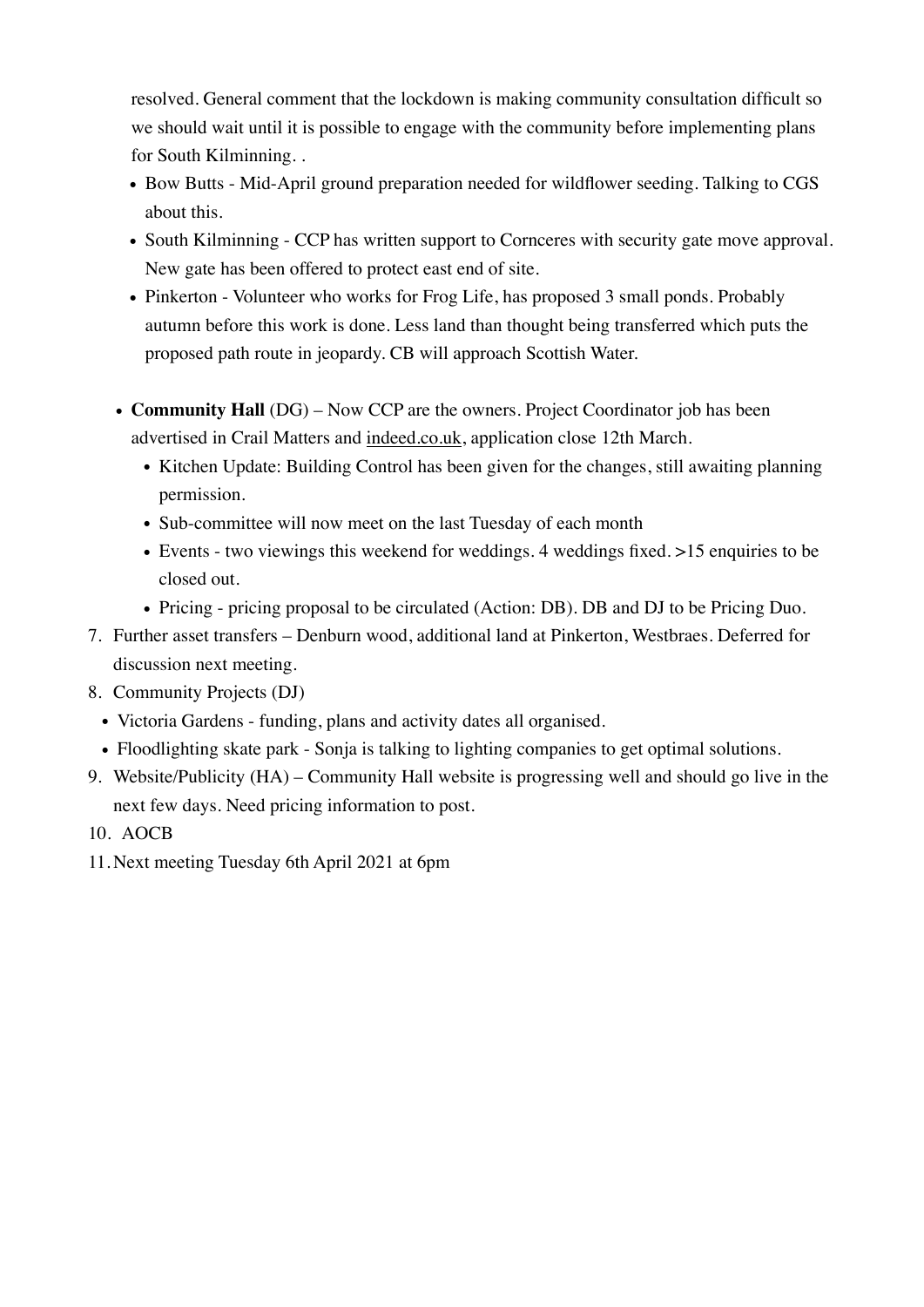#### Appendix A.

#### **CRAIL COMMUNITY PARTNERSHIP**

Royal Bank of Scotland – Reconciliation as at 26th Feb 2021

#### **FIGURES FROM BANK STATEMENT**

| Balance as at 26th February 2021               |   | £49,180.02   |
|------------------------------------------------|---|--------------|
| ADD: - to be lodged                            | £ | 50.00        |
| <b>DEDUCT:</b> - non presented cheques and D/D | £ | <b>NIL</b>   |
| Subtotal                                       |   | £ 49,230.02* |
| Restricted Funds (see below*)                  |   | £41,892.23   |
| Crail Info                                     | £ | 685.00       |
| <b>Net Bank Position</b>                       | £ | 6.652.79     |

\*Includes £787.40 remaining from Crail Food Festival, £3,000.00 to meet costs of survey and design plans in respect of the Community Hall and private donation of £3,000 towards kitchen.

Grant of £670 from Fife Council now transferred to Wee Crailers.

£490 (net) grant to Monday Meetings (Monday Club) from Fife Council £2,531.60 from grant of £3,300 from Awards for All (National Lottery) for use by Monday meetings only.

#### **Crowd Funding**

| Bow Butts.                                | £4,697.00 (£4,963.00 less DVA fee £266.00)                                          |
|-------------------------------------------|-------------------------------------------------------------------------------------|
| South Kilminning.<br>£268.00)             | £8,050.87 (£8,785 less costs £466.13 and DVA fee                                    |
| Pinkerton.<br>£266.00)                    | £5,208.13 (£5,820.00 less costs £345.87 and DVA fee                                 |
| Scottish Land Fund Grant<br>Spent to date | £41,500.00<br>£24,372.77 (Hall £20,000.00, Fees £2,775.00,<br>Insurance, £1,597.77) |
| <b>Balance Remaining</b>                  | £17.12 <u>7.23</u>                                                                  |
|                                           |                                                                                     |

Prepared by Andrew Purves 26<sup>th</sup> February 2021